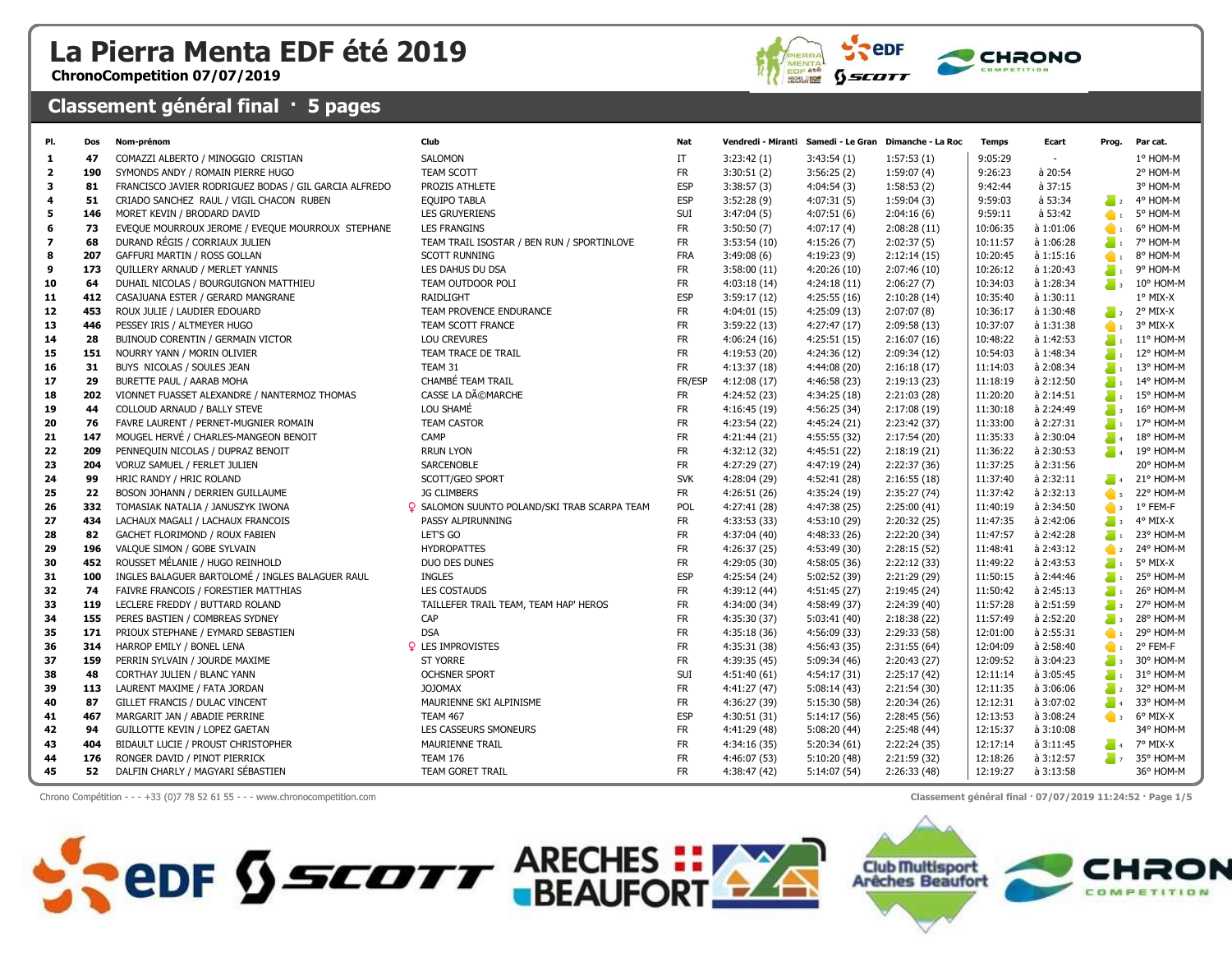

Chrono Compétition - - - +33 (0)7 78 52 61 55 - - - www.chronocompetition.com Classement général final · 07/07/2019 11:24:53 · Page 2/5

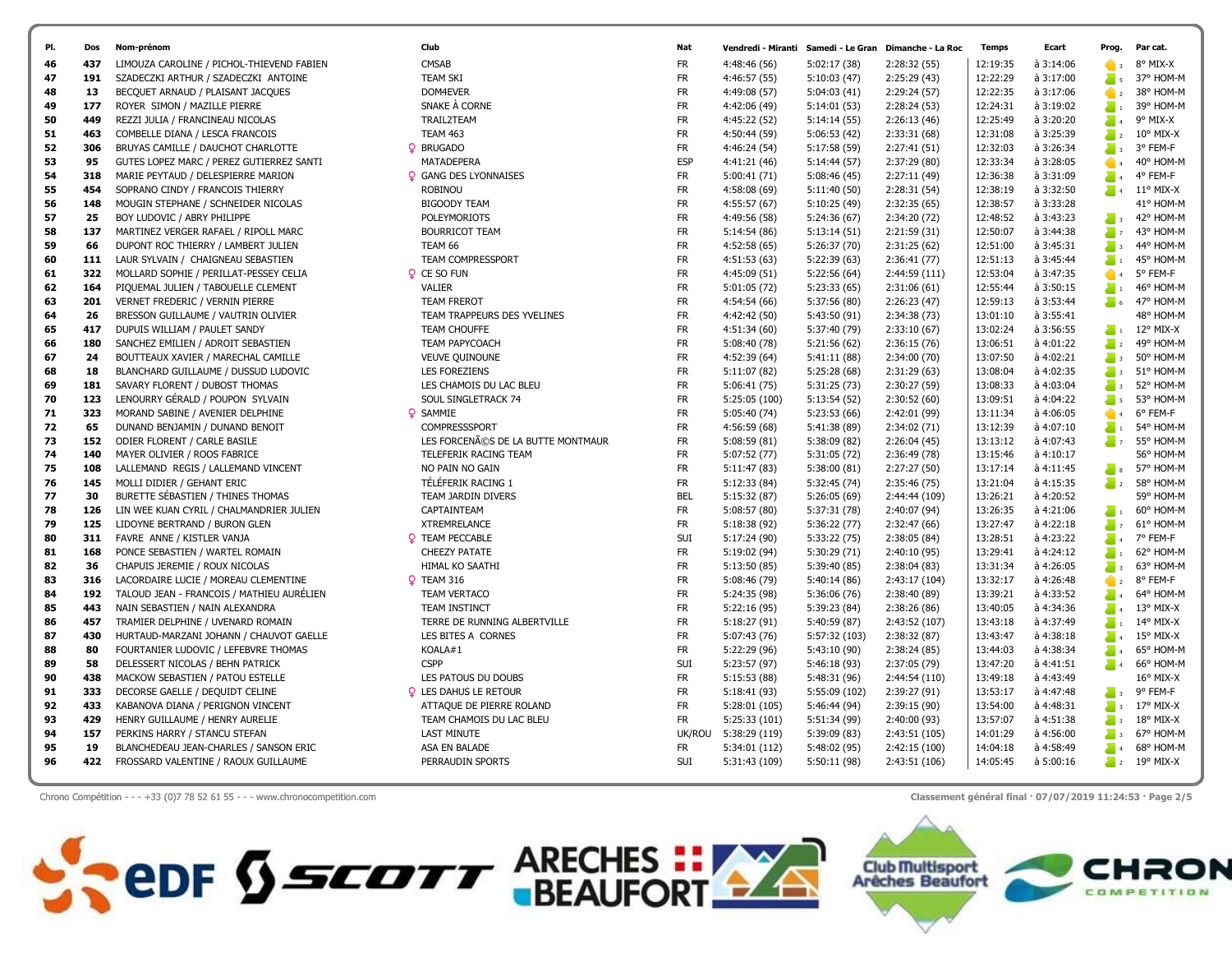| PI.        | Dos                      | Nom-prénom                                                           | Club                                  | Nat                    |                               |                                | Vendredi - Miranti Samedi - Le Gran Dimanche - La Roc | <b>Temps</b>         | Ecart                  | Prog.                    | Par cat.                  |
|------------|--------------------------|----------------------------------------------------------------------|---------------------------------------|------------------------|-------------------------------|--------------------------------|-------------------------------------------------------|----------------------|------------------------|--------------------------|---------------------------|
| 97         | 136                      | MARTINEZ JULIEN / WAECHTER JULIEN                                    | TRAILERS DE LA ROSE - LES GARS        | FR                     | 5:37:46 (117)                 | 5:54:19 (101)                  | 2:33:57 (69)                                          | 14:06:02             | à 5:00:33              |                          | 69° HOM-M                 |
| 98         | 6                        | ANTOINE QUENTIN / PARIS THOMAS                                       | <b>OUANTOM</b>                        | <b>FR</b>              | 5:02:43 (73)                  | 6:30:24 (144)                  | 2:40:35 (96)                                          | 14:13:42             | à 5:08:13              | $\sum_{i=1}^{n}$         | 70° HOM-M                 |
| 99         | 118                      | LECERF LAURENT / THEVENIOT PETER                                     | MERIBEL SPORT MONTAGNE                | <b>FR</b>              | 5:48:38 (134)                 | 5:45:18 (92)                   | 2:42:41 (102)                                         | 14:16:37             | à 5:11:08              |                          | 71° HOM-M                 |
| 100        | 4                        | ALLEMAND FLAVIEN / CHAU BENJAMIN                                     | TEAM 4                                | <b>FR</b>              | 5:30:49 (107)                 | 6:00:36(106)                   | 2:45:49 (116)                                         | 14:17:14             | à 5:11:45              |                          | 72° HOM-M                 |
| 101        | 75                       | FAVENNEC ARTHUR / MIDOUCHE RAYAN                                     | TEAM 75                               | <b>FR</b>              | 5:34:37 (114)                 | 6:02:39 (109)                  | 2:46:12 (117)                                         | 14:23:28             | à 5:17:59              |                          | $\frac{1}{5}$ 73° HOM-M   |
| 102        | 150                      | NOBLET PHILIPPE / NOBLET THOMAS                                      | LES FRANGINS ZINZINS                  | <b>FR</b>              | 5:31:25 (108)                 | 6:05:00(112)                   | 2:48:44 (121)                                         | 14:25:09             | à 5:19:40              | $\sum_{i=1}^{n}$         | 74° HOM-M                 |
| 103        | 419                      | FAYON SEBASTIEN / REMY MARION                                        | VERDUNMEUSETRIATHLON                  | <b>FR</b>              | 5:45:03 (130)                 | 5:58:26 (104)                  | 2:42:33 (101)                                         | 14:26:02             | à 5:20:33              | $\sum_{i=1}^{n}$         | 20° MIX-X                 |
| 104        | 149                      | GRISEL RAPHAEL / BOSMORIN TEDDY                                      | <b>PAROCHE</b>                        | <b>FR</b>              | 5:27:05 (103)                 | 6:10:32(116)                   | 2:50:24 (123)                                         | 14:28:01             | à 5:22:32              | $\sum_{i=1}^{n}$         | 75° HOM-M                 |
| 105        | 60                       | DEPO GUILLAUME / MOLINENGO STEPHANE                                  | <b>LES FALABRACS</b>                  | <b>FR</b>              | 5:43:43 (127)                 | 5:59:07 (105)                  | 2:45:13 (113)                                         | 14:28:03             | à 5:22:34              | $\sum_{i=1}^{n}$         | 76° HOM-M                 |
| 106        | 414                      | CHAFFARD ROLAND / ESBRI CARINE                                       | <b>SALEVE TRAIL</b>                   | <b>FR</b>              | 5:41:52 (124)                 | 5:52:35 (100)                  | 2:54:10 (131)                                         | 14:28:37             | à 5:23:08              |                          | $22$ 21° MIX-X            |
| 107        | 134                      | MARTIN ARNAUD / MARTIN PHILIPPE                                      | <b>LES MARTIN'S</b>                   | FR                     | 5:33:15 (111)                 | 6:06:41(113)                   | 2:51:40 (124)                                         | 14:31:36             | à 5:26:07              | $\sum_{i=1}^{n}$         | 77° HOM-M                 |
| 108        | 8                        | ARTETA BANOS ARITZ / ARTETA ABAIGAR JESUS MARIA                      | <b>TALABARTE TALDEA</b>               | <b>ESP</b>             | 5:56:11 (138)                 | 6:00:56(107)                   | 2:38:33(88)                                           | 14:35:40             | à 5:30:11              | $\sum_{i=1}^{n}$         | 78° HOM-M                 |
| 109        | 121                      | LEHOUX SAMUEL / MARMOLLE FRANK                                       | TEAM GENERALE D'EPARGNE - TRIATHL'AIX | <b>FR</b>              | 5:39:54 (121)                 | 6:07:49 (114)                  | 2:53:51 (129)                                         | 14:41:34             | à 5:36:05              | $\sum_{i=1}^{n}$         | 79° HOM-M                 |
| 110        | 103                      | JOURDAN NICOLAS / FELIX MICHAEL                                      | SAONE MONT D'OR NATURE                | <b>FR</b>              | 5:40:06 (122)                 | 6:16:10(121)                   | 2:46:42 (118)                                         | 14:42:58             | à 5:37:29              | $\sum_{i=1}^{n}$         | 80° HOM-M                 |
| 111        | 90                       | <b>GLENAT YANNICK / DIAZ JOEL</b>                                    | <b>SEMITAG</b>                        | <b>FR</b>              | 5:54:10 (136)                 | 6:03:11(111)                   | 2:47:55 (120)                                         | 14:45:16             | à 5:39:47              |                          | 81° HOM-M                 |
| 112        | 141                      | MAZEL ETIENNE / RANVIAL RÉMY                                         | <b>TEAM 141</b>                       | <b>FR</b>              | 5:59:36 (145)                 | 6:08:12(115)                   | 2:37:49 (81)                                          | 14:45:37             | à 5:40:08              | $\sum_{n=1}^{\infty}$    | 82° HOM-M                 |
| 113        | 89                       | GIOVANNACCI ARNAUD / PAQUET NICOLAS                                  | <b>LES PAILLASSOU</b>                 | <b>FR</b>              | 6:00:06 (146)                 | 6:01:13(108)                   | 2:45:13 (112)                                         | 14:46:32             | à 5:41:03              | $\sum_{i=1}^{n}$         | 83° HOM-M                 |
| 114        | 92                       | GRIEBEL JACKY / GRIEBEL THIBAUD                                      | TEAM 92                               | <b>FR</b>              | 5:37:54 (118)                 | 6:18:28(124)                   | 2:51:56 (125)                                         | 14:48:18             | à 5:42:49              |                          | 84° HOM-M                 |
| 115        | 110                      | LAROUX CHRISTOPHE / MALAVAL BENOIT                                   | <b>MAX'AVENIR</b>                     | <b>FR</b>              | 5:28:19 (106)                 | 6:19:42 (130)                  | 3:01:15(154)                                          | 14:49:16             | à 5:43:47              | $\bullet$ 3              | 85° HOM-M                 |
| 116        | 102                      | JBILOU MAROUANE / BRANSIECO THOMAS                                   | SUICIDE SQUAD                         | MAR/FR                 | 5:56:51 (140)                 | 6:30:43(145)                   | 2:24:35 (39)                                          | 14:52:09             | à 5:46:40              | $\geq$ 24                | 86° HOM-M                 |
| 117        | 189                      | STORA OLIVIER / LEVY CHRISTOPHE                                      | <b>ASPHALTE 94</b>                    | FR                     | 6:09:51 (161)                 | 6:03:10(110)                   | 2:44:31 (108)                                         | 14:57:32             | à 5:52:03              | $\geq$ 10                | 87° HOM-M                 |
| 118        | 170                      | PRIÉ DAVID / LEHERICEY BORIS                                         | <b>BORIS ET DAV</b>                   | <b>FR</b>              | 5:34:12 (113)                 | 6:27:57 (142)                  | 2:57:09 (139)                                         | 14:59:18             | à 5:53:49              | $\sum_{i=1}^{n}$         | 88° HOM-M                 |
| 119        | 439                      | MARTHINET ANTHONY / CATTAUD SANDRA                                   | TEAM MICH-MICH                        | <b>FR</b>              | 5:52:05 (135)                 | 6:11:21(117)                   | 2:55:56 (134)                                         | 14:59:22             | à 5:53:53              | $\sum_{i=1}^{n}$         | 22° MIX-X                 |
| 120        | 431                      | IZYLOWSKI BENJAMIN / BLANCHET ALICIA                                 | CA VA Y FAIRE                         | <b>FR</b>              | 5:46:08 (131)                 | 6:37:06 (154)                  | 2:37:59 (82)                                          | 15:01:13             | à 5:55:44              |                          | $\frac{1}{15}$ 23° MIX-X  |
| 121        | $\overline{\phantom{a}}$ | ARNOULD SEBASTIEN / DEVEVEY JULIEN                                   | <b>LES TOURISTES</b>                  | <b>FR</b>              | 5:40:51 (123)                 | 6:21:45 (133)                  | 2:59:16 (149)                                         | 15:01:52             | à 5:56:23              | $\bullet$                | 89° HOM-M                 |
| 122        | 313                      | GUILLAME LUCIE / CANAL SANTAEULALIA MARIA                            | <b>Q</b> LES TARENTRAILEUSES          | FR/ESP                 | 5:42:50 (126)                 | 6:16:59 (122)                  | 3:02:32 (161)                                         | 15:02:21             | à 5:56:52              | $\bullet$ 5              | 10° FEM-F                 |
| 123        | $\mathbf{1}$             | ABRY DAVID / HOUOT NICOLAS                                           | <b>LES DIJONNAIS</b>                  | <b>FR</b>              | 5:57:26 (142)                 | 6:18:43(125)                   | 2:47:37 (119)                                         | 15:03:46             | à 5:58:17              | $\geq$ 5.                | 90° HOM-M                 |
| 124        | 3                        | AEBY CORENTIN / RUBALLE SEBASTIEN                                    | LES VIEUX GARCONS                     | SUI/FR                 | 5:44:23 (128)                 | 6:22:39 (135)                  | 2:57:14(141)                                          | 15:04:16             | à 5:58:47              | $\bullet$                | 91° HOM-M                 |
| 125        | $\overline{2}$           | ADAM DAVID / BOUTIN OLIVIER                                          | <b>ATROPINE</b>                       | <b>FR</b>              | 5:35:40 (115)                 | 6:35:24 (150)                  | 2:58:32 (146)                                         | 15:09:36             | à 6:04:07              | $\sum_{i=1}^{n}$         | 92° HOM-M                 |
| 126        | 308                      | DIZ GRANA KARINE / BROCHIER KARINE                                   | DSN74                                 | <b>FR</b>              | 6:00:52(148)                  | 6:15:26(120)                   | 2:54:04 (130)                                         | 15:10:22             | à 6:04:53              | $\sum_{i=1}^{n}$         | $11^{\circ}$ FEM-F        |
| 127        | 450                      | RICHEZ MEGANE / NAUD ARTHUR                                          | <b>LES OPOSSUMS</b>                   | <b>FR</b>              | 5:32:44 (110)                 | 6:35:47(151)                   | 3:03:52 (164)                                         | 15:12:23             | à 6:06:54              | $\bullet$ 2              | 24° MIX-X                 |
| 128        | 53                       | DARNET CAMILLE / GRANGE PIERRE                                       | PIERRE ET CAMILLE                     | <b>FR</b>              | 6:02:31(151)                  | 6:17:28 (123)                  | 2:53:33 (128)                                         | 15:13:32             | à 6:08:03              | $\sum_{i=1}^{n}$         | 93° HOM-M                 |
| 129        | 160                      | PETIOT-ROUZET ARNAUD / BROUE QUENTIN                                 | TENTE 64                              | <b>FR</b>              | 5:44:57 (129)                 | 6:21:36 (132)                  | 3:07:38 (175)                                         | 15:14:11             | à 6:08:42              | $\bullet$                | 94° HOM-M                 |
| 130        | 320                      | MARTINEZ HELENE / PERELROIZEN ANNA                                   | <b>Q</b> LES CAROTTES SONT CUITES     | <b>FR</b>              | 6:13:40 (173)                 | 6:18:57(126)                   | 2:41:40 (98)                                          | 15:14:17             | à 6:08:48              |                          | $\frac{1}{13}$ 12° FEM-F  |
| 131        | 194                      | TISSOT FLORIAN / ATTANE GREGOIRE                                     | LES BIDOCHON                          | FR                     | 5:39:22 (120)                 | 6:39:11(157)                   | 2:57:05 (138)                                         | 15:15:38             | à 6:10:09              |                          | 95° HOM-M                 |
| 132        | 418                      | FAVRE LISE / DUCRET SEBASTIEN                                        | JEAN D'EN HAUT                        | <b>FR</b>              | 6:11:20(167)                  | 6:11:41(118)                   | 2:57:12 (140)                                         | 15:20:13             | à 6:14:44              | $\sum_{i=1}^{n}$         | 25° MIX-X                 |
| 133        | 37                       | CHARREYRE THIBAUT / MORNAND HUGO                                     | LE CHAUVE LE CHEVELU ET LE TRUAND     | <b>FR</b>              | 6:16:00(181)                  | 6:19:34 (129)                  | 2:45:41 (114)                                         | 15:21:15             | à 6:15:46              | $\frac{1}{2}$ 14         | 96° HOM-M                 |
| 134        | 167                      | POLLIEN CHRISTIAN / PAGNIEZ JEROME                                   | <b>AVORIAZ</b>                        | <b>FR</b>              | 6:04:28 (152)                 | 6:22:48 (136)                  | 2:54:26 (132)                                         | 15:21:42             | à 6:16:13              | $\sum_{i=1}^{n}$         | 97° HOM-M                 |
| 135        | 405                      | BIECHY XAVIER / FREUDENREICH SANDRINE                                | <b>COLMAR TRAIL AVENTURE</b>          | <b>FR</b>              | 5:56:33 (139)                 | 6:33:49 (148)                  | 2:52:24 (126)                                         | 15:22:46             | à 6:17:17              |                          | $\frac{1}{2}$ 7 26° MIX-X |
| 136        | 35                       | CHAMBEFORT DAVID / GOURMELON RONAN                                   | <b>LES BUGISTES</b>                   | <b>FR</b>              | 6:10:52(165)                  | 6:14:00(119)                   | 2:58:37 (147)                                         | 15:23:29             | à 6:18:00              |                          |                           |
| 137        | 458<br>198               | TROLONG-BAILLY GUILLAUME / CROZE AURELIE                             | MARTHOD LOVER'S<br><b>LES FRITES</b>  | FR<br><b>FR</b>        | 5:57:11 (141)                 | 6:24:44 (138)                  | 3:01:58 (157)                                         | 15:23:53             | à 6:18:24<br>à 6:19:27 | $\bullet$ 4              | 27° MIX-X<br>98° HOM-M    |
| 138        | 456                      | VAROQUI ARNAUD / LAUER FABRICE                                       | <b>TEAM PICHON</b>                    | <b>FR</b>              | 6:06:05(155)                  | 6:39:22 (158)                  | 2:39:29 (92)                                          | 15:24:56             |                        | $\sum_{n=1}^{\infty}$ 14 |                           |
| 139        | 5                        | TOURNIER FABIEN / CARTIER MARION                                     |                                       |                        | 5:54:47 (137)                 | 6:22:59 (137)                  | 3:07:17 (174)                                         | 15:25:03             | à 6:19:34              | $\bullet$                | 28° MIX-X                 |
| 140        |                          | ANTHOINE PASCAL / ANTHOINE DENIS                                     | LES GARS DE LA YAUTE                  | <b>FR</b>              | 6:08:28(159)                  | 6:19:08(127)                   | 2:59:36 (150)                                         | 15:27:12             | à 6:21:43              | $\sum_{i=1}^n x_i$       | 99° HOM-M                 |
| 141        | 169                      | PRAT THEO / BANCEL PIERRICK                                          | LA BADOUILL'                          | <b>FR</b><br><b>FR</b> | 6:26:39 (189)                 | 6:19:34 (128)                  | 2:41:21 (97)                                          | 15:27:34             | à 6:22:05<br>à 6:22:57 | $\frac{1}{2}$ 12         | $100^{\circ}$ HOM-M       |
| 142        | 465<br>9                 | TOUSSAINT STEPHANE / MEACHEN RAPHAELE                                | <b>LES Z'OVERTHETOP</b>               |                        | 5:57:39 (143)                 | 6:36:09 (152)                  | 2:54:38 (133)                                         | 15:28:26             |                        | $\sum_{i=1}^{n}$         | 29° MIX-X                 |
| 143        |                          | BAI NICOLAS / BAI JÉROME                                             | LA FACE B                             | <b>FR</b>              | 6:05:38(153)                  | 6:20:58(131)                   | 3:02:30 (160)                                         | 15:29:06             | à 6:23:37              | $\bullet$ 6              | 101° HOM-M                |
| 144        | 426<br>38                | GIFFARD-CARLET GRÉGORY / BOURGEON KARINE                             | LES TOM                               | <b>FR</b><br><b>FR</b> | 6:00:43 (147)                 | 6:26:33(141)                   | 3:04:32 (166)                                         | 15:31:48             | à 6:26:19<br>à 6:26:40 | $\bullet$ 5              | 30° MIX-X                 |
| 145<br>146 | 62                       | CHARROIN VINCENT / DODANE OLIVIER<br>DEVUN MATTHIEU / SABY GUILLAUME | AAA LYON<br>VARIÉTÉ FRANCAISE         | <b>FR</b>              | 6:02:18(150)<br>6:15:22 (178) | 6:32:55 (147)<br>6:34:14 (149) | 2:56:56 (137)<br>2:45:41 (115)                        | 15:32:09<br>15:35:17 | à 6:29:48              |                          | 102° HOM-M<br>103° HOM-M  |
| 147        | 174                      | RAMADE SÉBASTIEN / SOFFRITTI DAVID                                   | <b>TEAM 174</b>                       | <b>FR</b>              | 5:48:04 (133)                 | 6:44:34 (166)                  | 3:05:36 (168)                                         | 15:38:14             | à 6:32:45              | $\sum$ 11                | $\bullet$ 3 104° HOM-M    |
|            |                          |                                                                      |                                       |                        |                               |                                |                                                       |                      |                        |                          |                           |

Chrono Compétition - - - +33 (0)7 78 52 61 55 - - - www.chronocompetition.com Classement général final · 07/07/2019 11:24:54 · Page 3/5



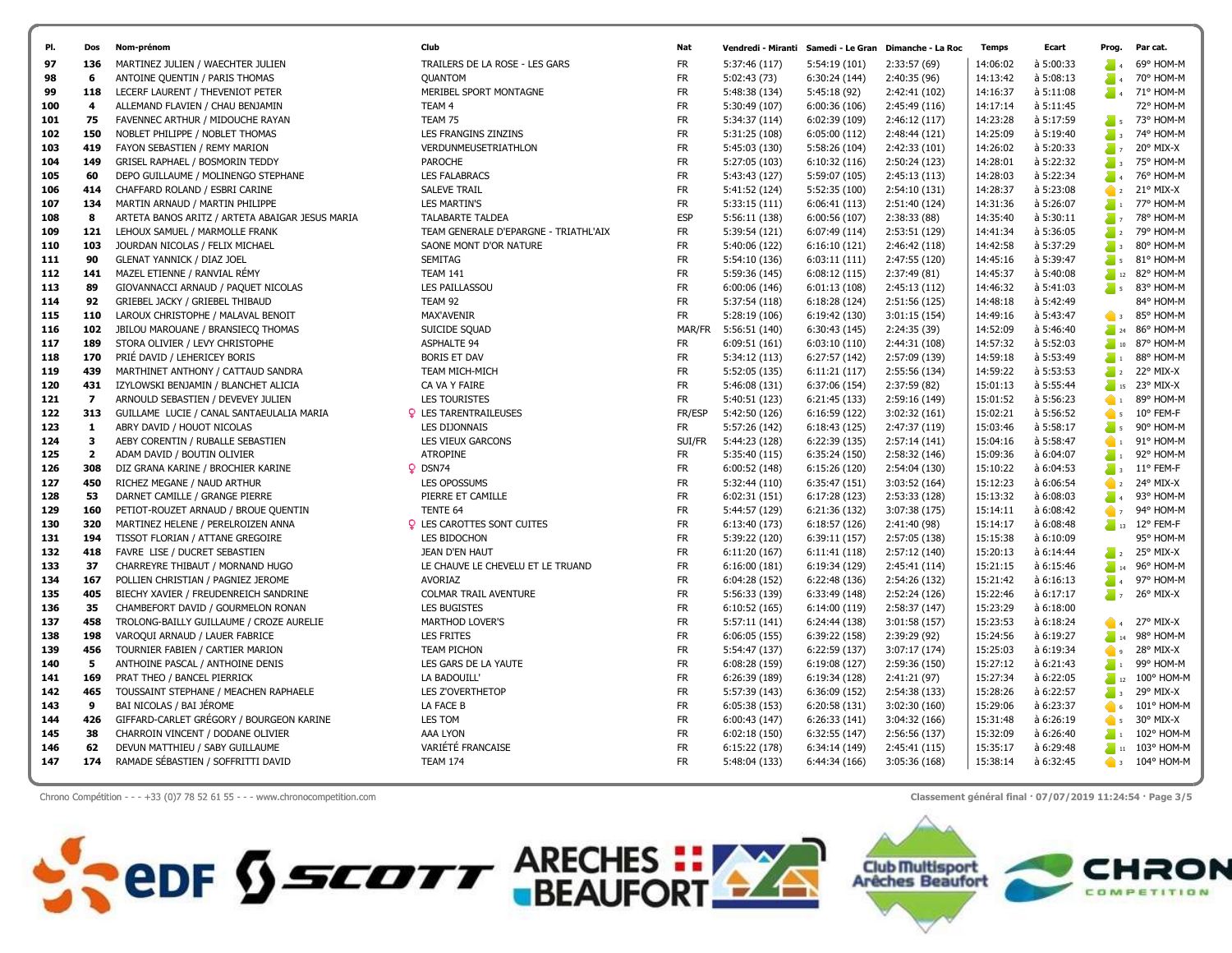| PI.        | Dos       | Nom-prénom                                                                         | Club                                       | Nat                     | Vendredi - Miranti             |                                | Samedi - Le Gran Dimanche - La Roc | <b>Temps</b>         | Ecart                  | Prog.                                        | Par cat.                   |
|------------|-----------|------------------------------------------------------------------------------------|--------------------------------------------|-------------------------|--------------------------------|--------------------------------|------------------------------------|----------------------|------------------------|----------------------------------------------|----------------------------|
| 148        | 301       | ABRASSART JUDITH / ASSADI VERONIQUE                                                | <b>Q</b> RUNNING CONSEIL GIRL              | <b>FR</b>               | 6:06:51 (156)                  | 6:31:28 (146)                  | 3:02:00 (158)                      | 15:40:19             | à 6:34:50              |                                              | 13° FEM-F                  |
| 149        | 459       | TYRODE ANTHONY / BELOT SABRINA                                                     | <b>TEAM 459</b>                            | <b>FR</b>               | 6:21:19 (185)                  | 6:22:13 (134)                  | 2:57:23 (143)                      | 15:40:55             | à 6:35:26              | $\sum_{i=1}^{n}$                             | 31° MIX-X                  |
| 150        | 71        | ESTHER NICOLAS / SERRA LIONEL                                                      | LIONEL ET NICO                             | <b>FR</b>               | 5:42:22 (125)                  | 7:01:36 (188)                  | 3:01:00 (153)                      | 15:44:58             | à 6:39:29              | $\sum_{i=1}^{n}$                             | 105° HOM-M                 |
| 151        | 432       | JOUANEN FRANCOIS / GILLET MORGANE                                                  | <b>RASTA ROCKETT</b>                       | <b>FR</b>               | 6:22:27 (186)                  | 6:27:59 (143)                  | 2:58:20 (145)                      | 15:48:46             | à 6:43:17              | $\sum$ 7                                     | 32° MIX-X                  |
| 152        | 105       | KRIEGER THIBAUT / SCHLOSSER FRANK                                                  | <b>ALSAKOPF</b>                            | <b>FR</b>               | 6:01:06 (149)                  | 6:41:04 (162)                  | 3:06:54 (172)                      | 15:49:04             | à 6:43:35              | $\bullet$                                    | 106° HOM-M                 |
| 153        | 78        | FORIO FREDERIC / BUROU NORBERT                                                     | <b>LES PYRENEENS</b>                       | <b>FR</b>               | 6:22:46 (187)                  | 6:25:09 (139)                  | 3:01:29 (155)                      | 15:49:24             | à 6:43:55              | $\sum_{i=1}^{n}$                             | 107° HOM-M                 |
| 154        | 303       | BARJHOUX VICTOIRE / CHASSANY MARINA                                                | <b>Q</b> CHAMOISES D'OR                    | <b>FR</b>               | 6:07:23 (157)                  | 6:40:12(161)                   | 3:02:15 (159)                      | 15:49:50             | à 6:44:21              |                                              | 14° FEM-F                  |
| 155        | 410       | BROGNIART STEPHANE / GÉHIN EMILIE                                                  | CANARD                                     | <b>FR</b>               | 6:18:18(183)                   | 6:37:47 (155)                  | 2:56:38 (136)                      | 15:52:43             | à 6:47:14              | $\frac{1}{2}$ 8                              | 33° MIX-X                  |
| 156        | 142       | MEUILLET SACHA / MEUILLET EMMANUEL                                                 | <b>KOLEOS</b>                              | <b>FR</b>               | 6:09:42 (160)                  | 6:46:24 (169)                  | 2:59:14 (148)                      | 15:55:20             | à 6:49:51              | $\blacksquare$ 8                             | 108° HOM-M                 |
| 157        | 441       | MORIN DENIS / BERTRAND AURELIE                                                     | <b>LES NARBONNAIS</b>                      | <b>FR</b>               | 6:07:50 (158)                  | 6:41:41 (163)                  | 3:06:49 (171)                      | 15:56:20             | à 6:50:51              | $\bullet$                                    | 34° MIX-X                  |
| 158        | 205       | WINKIN PIERRE-YVES / WINKIN GUILLAUME                                              | <b>LES FRERO</b>                           | <b>BEL</b>              | 5:36:56 (116)                  | 7:16:43 (205)                  | 3:03:22 (163)                      | 15:57:01             | à 6:51:32              | $\sum_{i=1}^{n}$                             | 109° HOM-M                 |
| 159        | 104       | KERBELLEC STEPHANE / FOLLO ANTHONY                                                 | STEF-NICO                                  | <b>FR</b>               | 6:14:28 (174)                  | 6:39:58 (160)                  | 3:04:16(165)                       | 15:58:42             | à 6:53:13              | $\sum_{i=1}^{n}$                             | $110^{\circ}$ HOM-M        |
| 160        | 409       | BOUTSERIN KEVIN / JOLY MARION                                                      | LES DAL BATH POWER                         | <b>FR</b>               | 6:14:36 (175)                  | 6:39:30 (159)                  | 3:04:47 (167)                      | 15:58:53             | à 6:53:24              | $\sum_{i=1}^{n}$                             | 35° MIX-X                  |
| 161        | 79        | FOURCADE ALEXANDRE / RANISE FRANCOIS                                               | ALPIN TRAIL - CAF MARSEILLE PROVENCE       | <b>FR</b>               | 6:12:47(171)                   | 6:53:00 (177)                  | 2:53:33 (127)                      | 15:59:20             | à 6:53:51              | $\frac{1}{2}$ 10                             | 111° HOM-M                 |
| 162        | 455       | STRAUVEN MARTIN / COMPÉRE CAMILLE                                                  | JARDIN DIVERS MIXTE                        | <b>BEL</b>              | 6:17:23 (182)                  | 6:45:14 (167)                  | 2:57:40 (144)                      | 16:00:17             | à 6:54:48              | $\sum_{i=1}^{n}$                             | 36° MIX-X                  |
| 163        | 70        | EMPEYTA MATHIEU / FALIU SÉBASTIEN                                                  | <b>SMON TEAM</b>                           | <b>FR</b>               | 6:09:57 (162)                  | 6:52:33 (176)                  | 3:00:40 (152)                      | 16:03:10             | à 6:57:41              | $\sum_{i=1}^{n}$                             | 112° HOM-M                 |
| 164        | 445       | PEDROLETTI GENEVIEVE / VIVIER DAMIEN                                               | LYONS DE LA GUILL                          | <b>FR</b>               | 6:15:42 (179)                  | 6:38:15(156)                   | 3:09:36 (188)                      | 16:03:33             | à 6:58:04              | $\bullet$ 4                                  | 37° MIX-X                  |
| 165        | 208       | DHOUTAUD JOHAN / BATICLE QUENTIN                                                   | <b>TEAM 208</b>                            | FRA                     | 6:10:21 (163)                  | 6:48:51 (171)                  | 3:07:05 (173)                      | 16:06:17             | à 7:00:48              |                                              | 113° HOM-M                 |
| 166        | 144       | MICHEL PIERRE / EUSTAQUIO PHILIPPE                                                 | SMA-CD'ENFER                               | FR                      | 6:20:25 (184)                  | 6:49:53 (172)                  | 2:56:20 (135)                      | 16:06:38             | à 7:01:09              |                                              | $\frac{1}{8}$ s 114° HOM-M |
| 167        | 46        | COMAS PHILIPPE / COMAS BRUNO                                                       | BETES DE TRAIL                             | <b>FR</b>               | 6:05:54(154)                   | 6:55:47 (181)                  | 3:08:41 (182)                      | 16:10:22             | à 7:04:53              |                                              | 115° HOM-M                 |
| 168        | 185       | SOLDAVINI JAMES / CARBONI STÉPHANE                                                 | LES NINI'S                                 | <b>FR</b>               | 6:12:27 (169)                  | 6:47:41 (170)                  | 3:10:16 (190)                      | 16:10:24             | à 7:04:55              | $\bullet$ 2                                  | $116^{\circ}$ HOM-M        |
| 169        | 203       | VISENTIN STÉPHANE / LIDEC OLIVIER                                                  | <b>CHEFUNEMOUSSE</b>                       | <b>FR</b>               | 6:12:05(168)                   | 6:55:10 (179)                  | 3:08:42 (183)                      | 16:15:57             | à 7:10:28              | $\sum_{i=1}^{n}$                             | 117° HOM-M                 |
| 170        | 93        | GUILLAUME THIBAUT / ABITBOL BAPTISTE                                               | <b>LES FUGITIFS</b>                        | <b>FR</b>               | 6:14:41 (176)                  | 6:51:42 (174)                  | 3:10:40 (192)                      | 16:17:03             | à 7:11:34              | $\sum_{i=1}^{n}$                             | 118° HOM-M                 |
| 171        | 187       | CAILLET JASON / REYDELLET FRANCOIS                                                 | <b>GAB'HITCH TRAIL</b>                     | <b>FR</b>               | 6:50:04 (215)                  | 6:36:57 (153)                  | 3:01:42 (156)                      | 16:28:43             | à 7:23:14              | $\sum_{i=1}^{n}$                             | 119° HOM-M                 |
| 172        | 40        | CHEVALLET SIMON / DECORZENT LAURENT                                                | <b>BREVON</b>                              | <b>FR</b>               | 6:13:33 (172)                  | 6:51:22 (173)                  | 3:24:33 (222)                      | 16:29:28             | à 7:23:59              | $\bullet$ 2                                  | 120° HOM-M                 |
| 173        | 444       | OLLER XENIA / ASENSIO ORIOL                                                        | <b>EQUILIBRISTES</b>                       | RSA/ESP                 | 6:31:04 (194)                  | 6:56:16(182)                   | 3:03:16(162)                       | 16:30:36             | à 7:25:07              | $\sum_{i=1}^{n}$                             | 38° MIX-X                  |
| 174        | 175       | ROGEZ ANTOINE / KAI GUENTHER                                                       | <b>BFACTOR</b>                             | FR/USA                  | 6:10:41(164)                   | 7:13:26 (198)                  | 3:08:35 (180)                      | 16:32:42             | à 7:27:13              | $\sum_{i=1}^{n}$                             | 121° HOM-M                 |
| 175        | 45        | COLOME HERNA□NDEZ FRANCESC / MORERA MUSULL MARC                                    | <b>HIPRA'S TRAIL TEAM</b>                  | <b>ESP</b>              | 6:43:46 (207)                  | 6:46:02(168)                   | 3:06:22 (169)                      | 16:36:10             | à 7:30:41              | $\sum_{i=1}^{n}$                             | 122° HOM-M                 |
| 176        | 403       | BEYNET DAVID / NICOLLET JULIE                                                      | <b>TEAM 403</b>                            | <b>FR</b>               | 6:27:51 (191)                  | 7:00:05 (187)                  | 3:08:30 (178)                      | 16:36:26             | à 7:30:57              | $\sum_{i=1}^{n}$                             | 39° MIX-X                  |
| 177        | 67        | DUPUIS MAXIME / ZELY JÉRÉMY                                                        | <b>J &amp; M</b>                           | <b>FR</b>               | 6:15:21(177)                   | 7:10:58 (195)                  | 3:13:08 (199)                      | 16:39:27             | à 7:33:58              | $\bullet$                                    | 123° HOM-M                 |
| 178        | 107       | LAFFAY VINCENT / VOLCK JEROME                                                      | <b>DESBOSSESETDESBULLES</b>                | <b>FR</b>               | 6:36:05 (199)                  | 7:03:51 (190)                  | 3:00:04 (151)                      | 16:40:00             | à 7:34:31              | $\sum_{i=1}^{n}$                             | 124° HOM-M                 |
| 179        | 178       | SALANON FLORIAN / BRUN GERARD                                                      | <b>BONNETTE TENIBRE</b>                    | <b>FR</b>               | 6:15:55(180)                   | 7:16:03 (204)                  | 3:08:44 (184)                      | 16:40:42             | à 7:35:13              | $\sum_{i=1}^{n}$                             | 125° HOM-M                 |
| 180        | 86        | GILLARD CLAUDE / TAUNAY FRANCK                                                     | A2-C-MIEUX                                 | <b>FR</b>               | 6:37:09 (201)                  | 6:52:09 (175)                  | 3:13:12 (200)                      | 16:42:30             | à 7:37:01              |                                              | 126° HOM-M                 |
| 181        | 206       | RIOCHE FABIEN / PALEYRON FRANCK                                                    | <b>LES MORILLES</b>                        | <b>FRA</b>              | 6:39:22 (203)                  | 6:55:24 (180)                  | 3:11:36 (194)                      | 16:46:22             | à 7:40:53              |                                              | $\frac{1}{3}$ 127° HOM-M   |
| 182        | 21        | BONNETAIN CEDRIC / HORN PATRICK                                                    | #FOUSTBASKETS                              | <b>FR</b>               | 6:56:24 (221)                  | 6:54:59 (178)                  | 2:57:16 (142)                      | 16:48:39             | à 7:43:10              | $\sum_{i=1}^{n}$ 13                          | 128° HOM-M                 |
| 183        | 117       | LE GALL ARNAUD / BEAUMONT TRISTAN                                                  | <b>GILBERT SPORT</b>                       | FR                      | 6:34:11 (197)                  | 6:58:56(186)                   | 3:15:35 (205)                      | 16:48:42             | à 7:43:13              |                                              | 129° HOM-M                 |
| 184        | 424       | GAUSSET OLIVIER / ROZENBERG SANDRINE                                               | <b>CEPAL</b>                               | <b>BEL</b>              | 6:24:30 (188)                  | 7:13:18 (197)                  | 3:13:58 (203)                      | 16:51:46             | à 7:46:17              | $\sum_{i=1}^{n}$                             | $40^{\circ}$ MIX-X         |
| 185        | 106       | LABORDE-LOUSTAU XAVIER / LEBREQUER MARC                                            | <b>VERINS HYDRAULIQUES</b>                 | <b>FR</b>               | 6:28:46 (193)                  | 7:14:24 (201)                  | 3:09:42 (189)                      | 16:52:52             | à 7:47:23              | $\sum_{i=1}^{n}$                             | 130° HOM-M                 |
| 186        | 127       | LLORENC VILA CLADERA / MARTIN ABEL FEMENIAS VERD                                   | SECCIO DE MUNTANYA DEL CLUB POLLENÃSA      | <b>ESP</b>              | 6:43:43 (205)                  | 6:57:04 (184)                  | 3:12:28 (196)                      | 16:53:15             | à 7:47:46              | $\sum_{i=1}^{n}$                             | 131° HOM-M                 |
| 187<br>188 | 91<br>183 | GRAU PAREDES JORGE JUAN / NADAL MASSANET ONOFRE<br>SEVE LUDOVIC / SCHONFELD JÉROME | MALALTS DE TURMELL<br><b>FORREST GANES</b> | <b>ESP</b><br><b>FR</b> | 6:43:43 (206)<br>7:04:15 (233) | 6:57:03 (183)                  | 3:12:33 (197)                      | 16:53:19<br>16:55:41 | à 7:47:50<br>à 7:50:12 |                                              | 132° HOM-M                 |
|            | 50        | COURDES JULIEN / HIRIART VINCENT                                                   | LOT OF MOUNTAINS                           | <b>FR</b>               | 7:41:02 (263)                  | 6:43:32 (165)<br>6:25:45(140)  | 3:07:54 (176)<br>2:50:01 (122)     | 16:56:48             | à 7:51:19              | $\sum_{i=1}^{n}$<br>$\sum_{n=1}^{\infty}$ 14 | 133° HOM-M<br>134° HOM-M   |
| 189<br>190 | 10        | BAUD GILBERT / DERUAZ EMMANUEL                                                     | <b>ARDENT SPORT</b>                        | <b>FR</b>               | 6:50:26 (216)                  | 6:57:31 (185)                  | 3:09:26 (187)                      | 16:57:23             | à 7:51:54              | $\sum_{i=1}^{n}$                             | 135° HOM-M                 |
| 191        | 23        | BOUILLY-GERONIMI MAXIME / FOHRER THOMAS                                            | TEAM 23                                    | <b>FR</b>               |                                |                                |                                    | 16:59:16             | à 7:53:47              | $\sum_{i=1}^{n} s_i$                         | 136° HOM-M                 |
| 192        | 97        | HIRIBARREN FABRICE / PIRON YAN                                                     | <b>LAGUNAK</b>                             | <b>FR</b>               | 6:47:59 (213)<br>6:31:38 (196) | 7:04:39 (192)<br>7:12:51 (196) | 3:06:38 (170)<br>3:18:39 (208)     | 17:03:08             | à 7:57:39              |                                              | 137° HOM-M                 |
| 193        | 305       | BOURDUGE BENEDICTE / MARTINEZ CELIA                                                | <b>Q</b> LES VOLCANIQUES                   | <b>FR</b>               | 6:36:08 (200)                  | 7:15:02 (202)                  |                                    | 17:03:10             | à 7:57:41              | $\bullet$ 2<br>$\sum_{i=1}^{n}$              | 15° FEM-F                  |
| 194        | 408       | BOURDIER THOMAS / CHANEAC CELIE                                                    | <b>BOURDEAC</b>                            | <b>FR</b>               | 6:54:21 (220)                  | 7:04:12 (191)                  | 3:12:00 (195)<br>3:08:36 (181)     | 17:07:09             | à 8:01:40              | $\sum_{i=1}^{n}$                             | 41° MIX-X                  |
| 195        | 59        | DEMAZEAU GILLES / BIER DAVID                                                       | <b>LES HYBRIDES</b>                        | <b>FR</b>               | 6:43:34 (204)                  | 7:15:29 (203)                  | 3:08:27 (177)                      | 17:07:30             | à 8:02:01              | $\sum_{i=1}^{n}$                             | 138° HOM-M                 |
| 196        | 310       | DUTT HELENE / MEYER JUSTINE                                                        | $\circ$ DENIVELE + SAVERNE                 | <b>FR</b>               | 6:44:36 (209)                  | 7:21:01 (208)                  | 3:08:31 (179)                      | 17:14:08             | à 8:08:39              | $\overline{\phantom{a}}$ s                   | $16^{\circ}$ FEM-F         |
| 197        | 88        | GILLET EMMANUEL / GILLET THIBAUT                                                   | VINALMONT RUNNING FRIENDS                  | <b>BEL</b>              | 6:27:11 (190)                  | 7:30:19 (213)                  | 3:20:38 (210)                      | 17:18:08             | à 8:12:39              |                                              | 139° HOM-M                 |
| 198        | 133       | MARRO BRUNO / KERNEN THOMAS                                                        | <b>TEAM 133</b>                            | SUI                     | 6:49:16 (214)                  | 7:13:45 (199)                  | 3:15:53 (206)                      | 17:18:54             | à 8:13:25              |                                              | $\sum_{2}$ 140° HOM-M      |
|            |           |                                                                                    |                                            |                         |                                |                                |                                    |                      |                        |                                              |                            |

Chrono Compétition - - - +33 (0)7 78 52 61 55 - - - www.chronocompetition.com Classement général final · 07/07/2019 11:24:55 · Page 4/5